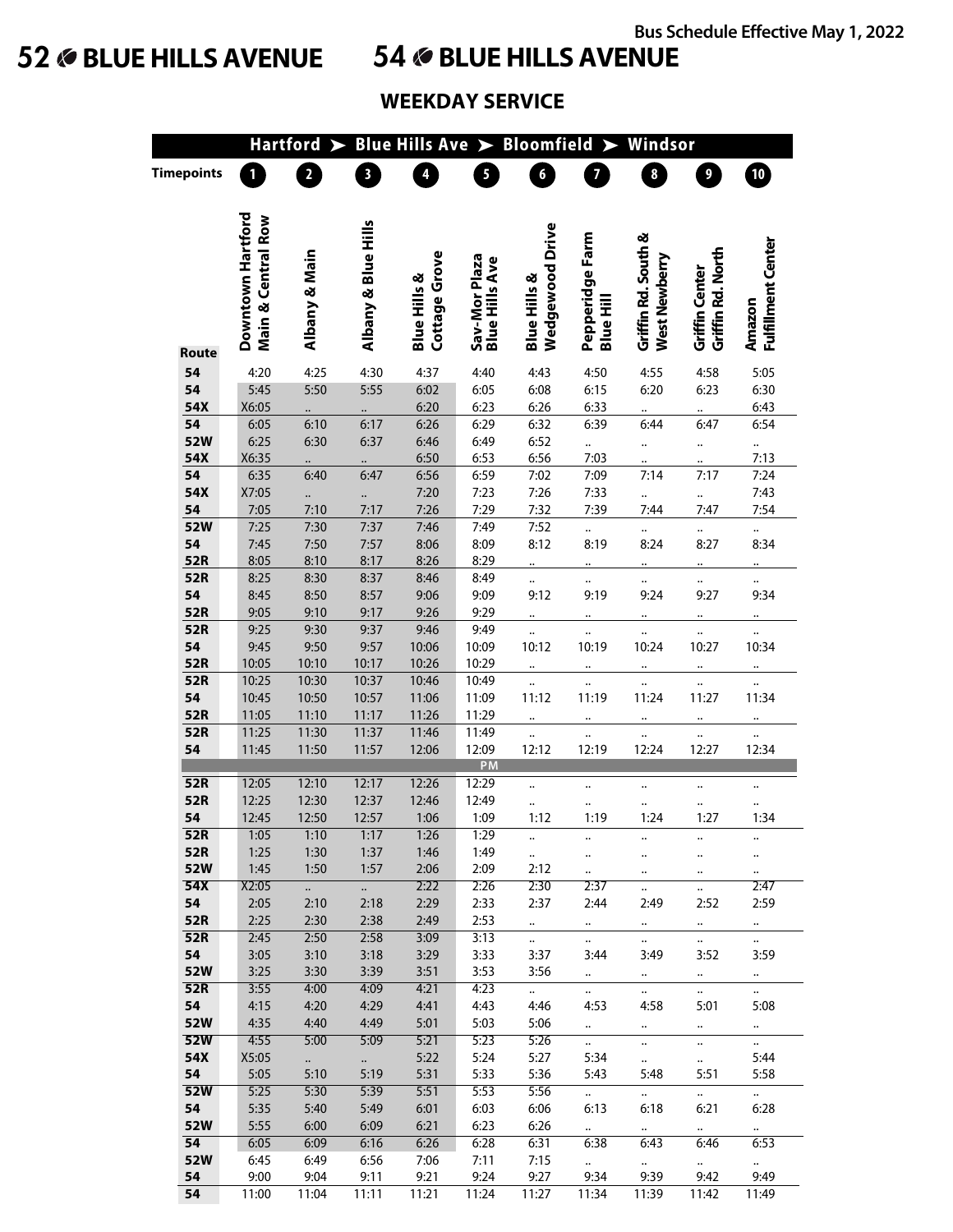**52R Rockwell Corner 52W Wedgewood**

# **52 BLUE HILLS AVENUE 54 BLUE HILLS AVENUE**

- **54 Amazon**
	- **54X Amazon via I-91**

## **WEEKDAY SERVICE**

| <b>Bloomfield</b><br>> Blue Hills Ave<br><b>Hartford</b><br>Windsor<br>$\blacktriangleright$<br>$\blacktriangleright$ |                              |                                     |                                     |                                              |                                 |                                                   |                                        |                                          |                         |                         |                                  |                            |
|-----------------------------------------------------------------------------------------------------------------------|------------------------------|-------------------------------------|-------------------------------------|----------------------------------------------|---------------------------------|---------------------------------------------------|----------------------------------------|------------------------------------------|-------------------------|-------------------------|----------------------------------|----------------------------|
| <b>Timepoints</b>                                                                                                     | $\blacksquare$               | $\boxed{10}$                        | 9                                   | 8                                            | $\overline{7}$                  | $\boldsymbol{6}$                                  | 5                                      | 4                                        | $\overline{\mathbf{3}}$ | $\overline{\mathbf{2}}$ | $\overline{\mathbf{1}}$          |                            |
|                                                                                                                       | Park & Ride Lot<br>Poquonock | <b>Fulfillment Center</b><br>Amazon | Griffin Rd. North<br>Griffin Center | Griffin Rd. South &<br>West Newberry         | Home Goods<br><b>Blue Hills</b> | <b>Wedgewood Drive</b><br><b>Blue Hills &amp;</b> | Sav-Mor Plaza<br><b>Blue Hills Ave</b> | Cottage Grove<br><b>Blue Hills &amp;</b> | Albany & Blue Hills     | Albany & Main           | Downtown Hartford<br>Main & Gold | <b>Continues</b>           |
| Route<br>52                                                                                                           |                              |                                     |                                     |                                              |                                 |                                                   |                                        | 4:25                                     | 4:35                    | 4:44                    | 4:50                             | to route                   |
| 52                                                                                                                    | $\ddotsc$                    | $\ddot{\phantom{a}}$                | $\ddot{\phantom{a}}$                | $\ddot{\phantom{a}}$                         |                                 | <br>5:12                                          | $\ddotsc$<br>5:17                      | 5:20                                     | 5:30                    | 5:39                    | 5:45                             | $\bullet\bullet$<br>47R    |
| 54X                                                                                                                   |                              | <br>5:17                            |                                     | $\ddotsc$                                    | $\ddotsc$<br>5:24               | 5:31                                              | 5:35                                   | 5:38                                     |                         |                         | N5:55                            |                            |
| 54                                                                                                                    | $\ddotsc$<br>                | 5:17                                |                                     | $\ddot{\phantom{a}}$<br>$\ddot{\phantom{a}}$ | 5:24                            | 5:31                                              | 5:35                                   | 5:38                                     | $\ddotsc$<br>5:48       | <br>5:57                | 6:03                             |                            |
| 52                                                                                                                    |                              | $\ddot{\phantom{a}}$                |                                     | $\ddot{\phantom{a}}$                         | $\ddotsc$                       | $\ddotsc$                                         | 5:45                                   | 5:48                                     | 5:58                    | 6:07                    | 6:13                             | $\ddot{\phantom{0}}$<br>47 |
| 52                                                                                                                    | $\ddotsc$                    |                                     |                                     | $\ddot{\phantom{a}}$                         |                                 | 6:00                                              | 6:05                                   | 6:08                                     | 6:18                    | 6:27                    | 6:33                             | 47                         |
| 52                                                                                                                    | $\ddotsc$                    |                                     | $\ddot{\phantom{a}}$                | $\ddot{\phantom{a}}$                         |                                 | $\ddotsc$                                         | 6:25                                   | 6:28                                     | 6:38                    | 6:47                    | 6:53                             | 47R                        |
| 52                                                                                                                    | $\ddotsc$                    |                                     |                                     |                                              | $\ddotsc$                       | 6:30                                              | 6:35                                   | 6:38                                     | 6:48                    | 6:57                    | 7:03                             | 47                         |
| 52                                                                                                                    |                              | $\ddot{\phantom{a}}$                |                                     | $\ddot{\phantom{a}}$                         |                                 | $\ddot{\phantom{a}}$                              | 6:45                                   | 6:48                                     | 6:58                    | 7:07                    | 7:13                             | 47R                        |
| 52                                                                                                                    |                              |                                     | $\ddotsc$                           | $\ddot{\phantom{a}}$                         | $\ddot{\phantom{a}}$            | 7:00                                              | 7:05                                   | 7:08                                     | 7:18                    | 7:27                    | 7:33                             | 47                         |
| 54X                                                                                                                   | $\ddotsc$                    | 6:58                                | $\ddotsc$                           |                                              | 7:08                            | 7:15                                              | 7:19                                   | 7:22                                     |                         |                         | N7:39                            | $\bullet\bullet$           |
| 54                                                                                                                    | $\ddot{\phantom{0}}$         | 6:58                                | 7:03                                | 7:09                                         | 7:14                            | 7:21                                              | 7:25                                   | 7:28                                     | 7:38                    | 7:47                    | 7:53                             | 47R                        |
| 54X                                                                                                                   | $\ddot{\phantom{a}}$         | 7:18                                |                                     | $\ddotsc$                                    | 7:28                            | 7:35                                              | 7:39                                   | 7:42                                     | $\ddotsc$               |                         | N7:59                            | $\bullet\bullet$           |
| 54                                                                                                                    | $\ddotsc$                    | 7:18                                | 7:23                                | 7:29                                         | 7:34                            | 7:41                                              | 7:45                                   | 7:48                                     | 7:58                    | 8:07                    | 8:13                             | 47R                        |
| 52                                                                                                                    | $\ddot{\phantom{a}}$         |                                     |                                     |                                              |                                 | 8:01                                              | 8:05                                   | 8:08                                     | 8:18                    | 8:27                    | 8:33                             | 47                         |
| 54                                                                                                                    | $\ddot{\phantom{a}}$         | 7:48                                | 7:53                                | 7:59                                         | 8:04                            | 8:11                                              | 8:15                                   | 8:18                                     | 8:28                    | 8:37                    | 8:43                             | 47B                        |
| 54                                                                                                                    | $\ddotsc$                    | 8:08                                | 8:13                                | 8:19                                         | 8:24                            | 8:31                                              | 8:35                                   | 8:38                                     | 8:48                    | 8:57                    | 9:03                             | 47                         |
| 52                                                                                                                    | $\ddot{\phantom{a}}$         |                                     |                                     |                                              |                                 |                                                   | 8:55                                   | 8:58                                     | 9:08                    | 9:17                    | 9:23                             | 47                         |
| 54                                                                                                                    | $\ddotsc$                    | 8:48                                | 8:53                                | 8:59                                         | 9:04                            | 9:11                                              | 9:15                                   | 9:18                                     | 9:28                    | 9:37                    | 9:43                             | 47B                        |
| 52                                                                                                                    |                              |                                     |                                     |                                              | $\ddot{\phantom{a}}$            |                                                   | 9:35                                   | 9:38                                     | 9:48                    | 9:57                    | 10:03                            | 47                         |
| 52                                                                                                                    | $\ddot{\phantom{a}}$         |                                     |                                     | $\ddotsc$                                    |                                 | $\ddot{\phantom{a}}$                              | 9:55                                   | 9:58                                     | 10:08                   | 10:17                   | 10:23                            | 47                         |
| 54                                                                                                                    | $\ddotsc$                    | 9:48                                | 9:53                                | 9:59                                         | 10:04                           | 10:11                                             | 10:15                                  | 10:18                                    | 10:28                   | 10:37                   | 10:43                            | $\overline{47B}$           |
| 52                                                                                                                    | $\ddotsc$                    | $\ddotsc$                           |                                     | $\ddotsc$                                    |                                 | $\ddotsc$                                         | 10:35                                  | 10:38                                    | 10:48                   | 10:57                   | 11:03                            | 47                         |
| 52                                                                                                                    | $\ddot{\phantom{a}}$         |                                     |                                     |                                              |                                 |                                                   | 10:55                                  | 10:58                                    | 11:08                   | 11:17                   | 11:23                            | 47                         |
| 54                                                                                                                    | $\ddot{\phantom{0}}$         | 10:48                               | 10:53                               | 10:59                                        | 11:04                           | 11:11                                             | 11:15                                  | 11:18                                    | 11:28                   | 11:37                   | 11:43                            | 47B                        |
| 52                                                                                                                    | $\ddotsc$                    |                                     | $\ddotsc$                           | $\ddotsc$                                    | $\ddotsc$                       | $\ddotsc$                                         | 11:35                                  | 11:38                                    | 11:48                   | 11:57                   | 12:03                            | 47                         |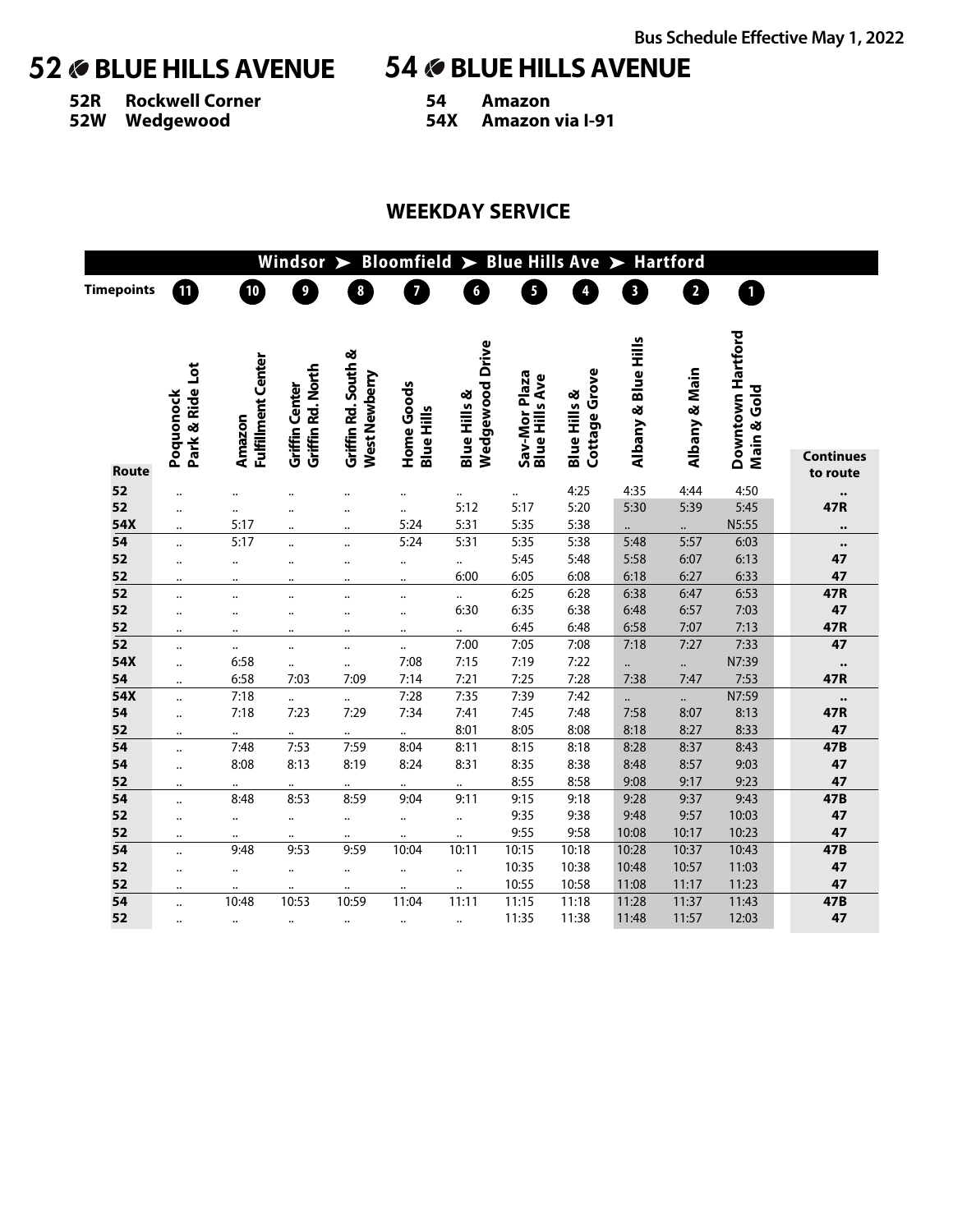# **52 BLUE HILLS AVENUE 54 BLUE HILLS AVENUE**

| <b>Bloomfield</b><br><b>Hartford</b><br>Windsor<br><b>Blue Hills Ave</b><br>$\blacktriangleright$<br>$\blacktriangleright$<br>$\blacktriangleright$ |                              |                                     |                                     |                                      |                                 |                                                   |                                        |                                          |                         |                      |                                  |                       |
|-----------------------------------------------------------------------------------------------------------------------------------------------------|------------------------------|-------------------------------------|-------------------------------------|--------------------------------------|---------------------------------|---------------------------------------------------|----------------------------------------|------------------------------------------|-------------------------|----------------------|----------------------------------|-----------------------|
| <b>Timepoints</b>                                                                                                                                   | ⑪                            | $\mathbf{I}^{\mathbf{0}}$           | $\overline{9}$                      | $\boldsymbol{8}$                     | $\overline{7}$                  | 6 <sup>1</sup>                                    | $\ddot{\bullet}$                       | $\overline{\mathbf{r}}$                  | $\overline{\mathbf{3}}$ | 2                    | 0                                |                       |
|                                                                                                                                                     |                              |                                     |                                     |                                      |                                 |                                                   |                                        |                                          |                         |                      |                                  |                       |
|                                                                                                                                                     |                              |                                     |                                     |                                      |                                 |                                                   |                                        |                                          |                         |                      |                                  |                       |
|                                                                                                                                                     | Park & Ride Lot<br>Poquonock | <b>Fulfillment Center</b><br>Amazon | Griffin Rd. North<br>Griffin Center | Griffin Rd. South &<br>West Newberry | Home Goods<br><b>Blue Hills</b> | <b>Wedgewood Drive</b><br><b>Blue Hills &amp;</b> | Sav-Mor Plaza<br><b>Blue Hills Ave</b> | Cottage Grove<br><b>Blue Hills &amp;</b> | Albany & Blue Hills     | Albany & Main        | Downtown Hartford<br>Main & Gold |                       |
| <b>Route</b>                                                                                                                                        |                              |                                     |                                     |                                      |                                 |                                                   |                                        |                                          |                         |                      |                                  | Continues<br>to route |
|                                                                                                                                                     |                              |                                     |                                     |                                      |                                 | PM                                                |                                        |                                          |                         |                      |                                  |                       |
| 52                                                                                                                                                  | $\ddot{\phantom{0}}$         |                                     |                                     |                                      |                                 |                                                   | 11:55                                  | 11:58                                    | 12:08                   | 12:17                | 12:23                            | 47                    |
| 54                                                                                                                                                  |                              | 11:48                               | 11:53                               | 11:59                                | 12:04                           | 12:11                                             | 12:15                                  | 12:18                                    | 12:28                   | 12:37                | 12:43                            | 47B                   |
| 52                                                                                                                                                  | $\ddot{\phantom{a}}$         |                                     |                                     |                                      |                                 |                                                   | 12:35                                  | 12:38                                    | 12:48                   | 12:57                | 1:03                             | 47                    |
| 52                                                                                                                                                  | $\ddotsc$                    | $\ddotsc$                           |                                     |                                      |                                 |                                                   | 12:55                                  | 12:58                                    | 1:08                    | 1:17                 | 1:23                             | 47                    |
| 54                                                                                                                                                  |                              | 12:48                               | 12:53                               | 12:59                                | 1:04                            | 1:11                                              | 1:15                                   | 1:18                                     | 1:28                    | 1:37                 | 1:43                             | 47                    |
| 52                                                                                                                                                  | $\ddot{\phantom{a}}$         |                                     |                                     |                                      |                                 |                                                   | 1:35                                   | 1:38                                     | 1:48                    | 1:57                 | 2:03                             | 47                    |
| 52                                                                                                                                                  | $\ddot{\phantom{a}}$         | $\ddotsc$                           |                                     |                                      |                                 |                                                   | 1:55                                   | 1:58                                     | 2:08                    | 2:17                 | 2:23                             | 47                    |
| 54                                                                                                                                                  |                              | 1:48                                | 1:53                                | 1:59                                 | 2:04                            | 2:11                                              | 2:15                                   | 2:18                                     | 2:28                    | 2:37                 | 2:43                             | 47B                   |
| 52                                                                                                                                                  |                              |                                     |                                     |                                      |                                 | 2:31                                              | 2:35                                   | 2:38                                     | 2:48                    | 2:57                 | 3:03                             | 47                    |
| 52                                                                                                                                                  | $\ddot{\phantom{a}}$         | $\ddot{\phantom{a}}$                |                                     |                                      |                                 |                                                   | 2:53                                   | 2:56                                     | 3:07                    | 3:17                 | 3:23                             | 47B                   |
| 52                                                                                                                                                  |                              |                                     |                                     |                                      |                                 |                                                   | 3:13                                   | 3:16                                     | 3:27                    | 3:37                 | 3:43                             | 47R                   |
| 52                                                                                                                                                  | $\ddotsc$                    | $\ddotsc$                           |                                     |                                      |                                 |                                                   | 3:33                                   | 3:36                                     | 3:47                    | 3:57                 | 4:03                             | 47                    |
| 54X                                                                                                                                                 | $\ddot{\phantom{a}}$         | 3:27                                |                                     |                                      | 3:37                            | 3:44                                              | 3:47                                   | 3:50                                     |                         | $\ddot{\cdot}$       | N4:07                            | $\bullet\bullet$      |
| 54                                                                                                                                                  |                              | 3:27                                | 3:32                                | 3:38                                 | 3:43                            | 3:50                                              | 3:53                                   | 3:56                                     | 4:07                    | 4:17                 | 4:23                             | 47                    |
| 52                                                                                                                                                  | $\ddotsc$                    | $\ldots$                            |                                     | $\ddotsc$                            |                                 | 4:10                                              | 4:13                                   | 4:16                                     | 4:27                    | 4:37                 | 4:43                             | 47                    |
| 54                                                                                                                                                  | $\ddot{\phantom{a}}$         | 4:07                                | 4:12                                | 4:18                                 | 4:23                            | 4:30                                              | 4:33                                   | 4:36                                     | 4:47                    | 4:57                 | 5:03                             | 47                    |
| 52                                                                                                                                                  |                              |                                     |                                     |                                      |                                 |                                                   | 4:53                                   | 4:56                                     | 5:07                    | 5:17                 | 5:23                             | 47R                   |
| 52                                                                                                                                                  | $\ddotsc$                    | $\ddotsc$                           |                                     | $\ddotsc$                            |                                 | 5:10                                              | 5:13                                   | 5:16                                     | 5:27                    | 5:37                 | 5:43                             | 47                    |
| 54                                                                                                                                                  | $\ddot{\phantom{a}}$         | 4:57                                | 5:02                                | 5:08                                 | 5:13                            | 5:20                                              | 5:23                                   | 5:26                                     | 5:37                    | 5:47                 | 5:53                             | 47                    |
| 52                                                                                                                                                  |                              |                                     |                                     |                                      |                                 | 5:50                                              | 5:53                                   | 5:56                                     | 6:07                    | 6:17                 | 6:23                             |                       |
| 54X                                                                                                                                                 | $\ddot{\phantom{a}}$         | 5:37                                | $\ddot{\phantom{a}}$                | $\ddot{\cdot}$                       | 5:47                            | 5:54                                              | 5:57                                   | 6:00                                     | $\ddot{\phantom{0}}$    | $\ddot{\phantom{a}}$ | N6:17                            | $\bullet\bullet$      |
| 54                                                                                                                                                  |                              | 5:37                                | 5:42                                | 5:48                                 | 5:53                            | 6:00                                              | 6:03                                   | 6:06                                     | 6:17                    | 6:27                 | 6:33                             | $\bullet\bullet$      |
| 54X                                                                                                                                                 |                              | 6:07                                |                                     |                                      | 6:17                            | 6:24                                              | 6:27                                   | 6:30                                     |                         |                      | N6:47                            |                       |
| 52                                                                                                                                                  | $\ddot{\phantom{a}}$         | $\ddot{\phantom{a}}$                | $\ddot{\phantom{a}}$                | ä,                                   | $\ddot{\phantom{0}}$            | 6:10                                              | 6:13                                   | 6:16                                     | 6:27                    | 6:37                 | 6:43                             | 47                    |
| 54                                                                                                                                                  |                              | 6:07                                | 6:12                                | 6:18                                 | 6:23                            | 6:30                                              | 6:33                                   | 6:36                                     | 6:47                    | 6:57                 | 7:03                             | $\bullet\bullet$      |
| 54                                                                                                                                                  |                              | 6:46                                | 6:51                                | 6:57                                 | 7:02                            | 7:09                                              | 7:12                                   | 7:15                                     | 7:25                    | 7:34                 | 7:40                             |                       |
| 52                                                                                                                                                  | $\ddot{\phantom{a}}$         | $\ldots$                            | $\ddotsc$                           | $\ddot{\cdot}$                       |                                 | 7:24                                              | 7:27                                   | 7:30                                     | 7:40                    | 7:49                 | 7:55                             | $\bullet\bullet$      |
| 54                                                                                                                                                  | $\ddotsc$                    | 9:54                                | 9:58                                | 10:02                                | 10:07                           | 10:12<br>AM                                       | 10:14                                  | 10:16                                    | 10:25                   | 10:31                | 10:35                            | $\bullet\bullet$      |
| 54                                                                                                                                                  |                              | 11:54                               | 11:58                               | 12:02                                |                                 | 12:12                                             |                                        |                                          | 12:25                   | 12:31                | 12:35                            |                       |
|                                                                                                                                                     |                              |                                     |                                     |                                      | 12:07                           |                                                   | 12:14                                  | 12:16                                    |                         |                      |                                  | $\bullet\bullet$      |

## **WEEKDAY SERVICE**